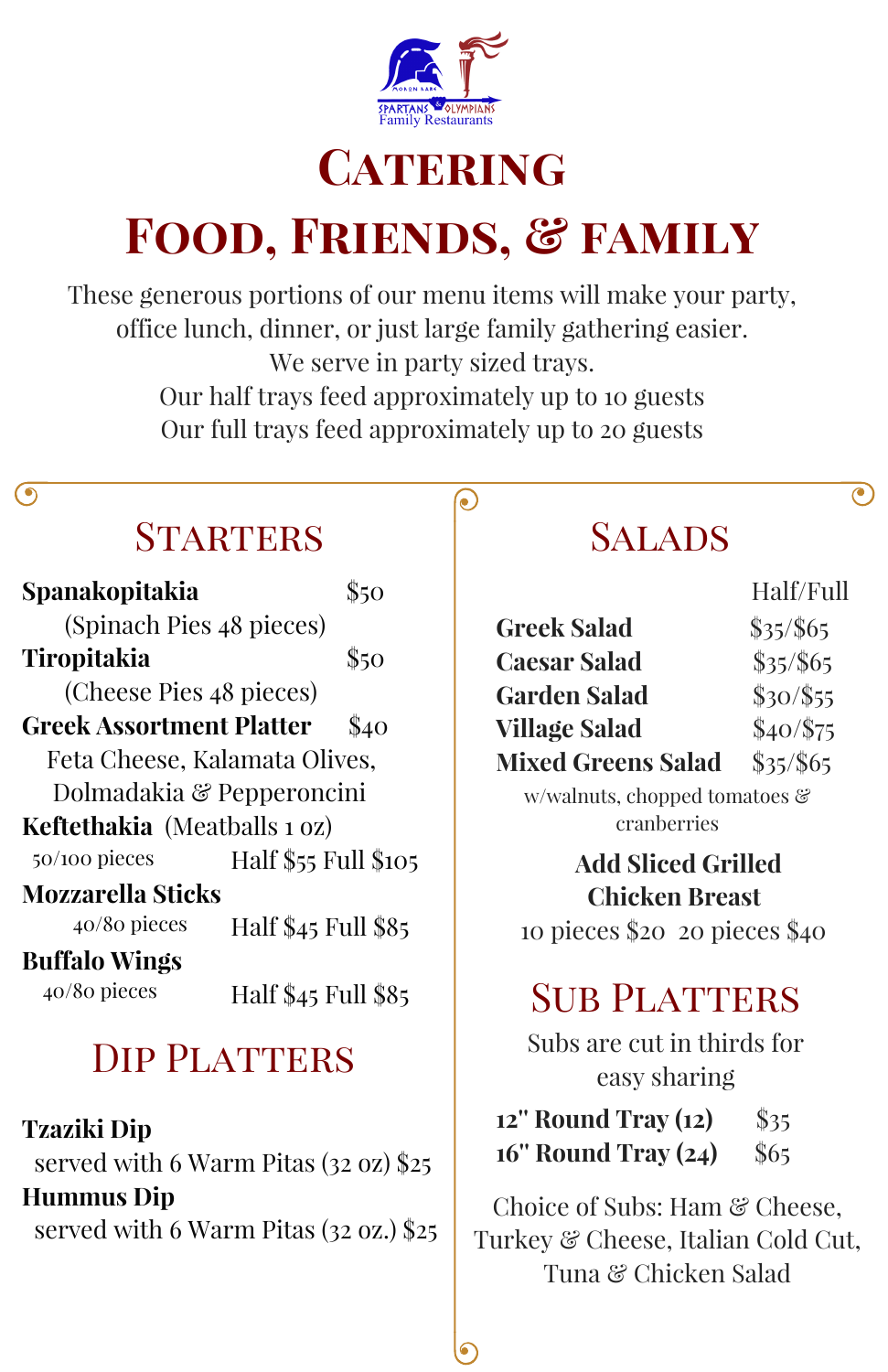

#### GREEK SPECIALTIES CRILLED SKEWERS Half/Full

| Pastitsio                     | \$55/\$105  |
|-------------------------------|-------------|
| Mousaka                       | $$65/\$125$ |
| <b>Gyro Meat</b>              | $$65/\$125$ |
| <b>Grilled Chicken Breast</b> | \$55/\$105  |
| $25/50$ pieces                |             |

# 25 sticks/50 sticks

Half/Full

| Pork Souvlaki           | $$65/\$125$ |
|-------------------------|-------------|
| <b>Chicken Souvlaki</b> | $$55/\$105$ |
| <b>Chicken Kabob</b>    | $$65/\$125$ |

## **SIDES**

| <b>Greek Potatoes</b>             | $$35/\$55$ |
|-----------------------------------|------------|
| <b>Rice Pilaf</b>                 | \$35/\$55  |
| <b>Steamed Vegetables</b>         | \$35/\$55  |
| Mashed Potatoes & Gravy \$35/\$55 |            |
| <b>Homemade Bread</b>             | \$10/\$20  |

## 32oz. Containers

| Soup of the Day                | $\$14$ |
|--------------------------------|--------|
| <b>Creamy Italian Dressing</b> | \$12   |
| <b>Marinara Sauce</b>          | \$12   |
| Coleslaw                       | \$12   |
| <b>Tuna Salad</b>              | \$15   |
| <b>Chicken Salad</b>           | \$15   |

\*\* Consuming raw or under cooked meats, poultry, seafood, shellfish, or eggs which may increase your risk for food borne illness, especially if you have certain medical conditions

## Italian Entrees

|                           | Half/Full   |
|---------------------------|-------------|
| <b>Baked Ziti</b>         | \$55/\$105  |
| <b>Baked Spaghetti</b>    | \$55/\$105  |
| Stuffed Shells            | \$55/\$105  |
| Chicken Tenders           | $$65/\$125$ |
| Chicken Parmigiana        | $$65/\$125$ |
| Eggplant Parmigiana       | $$65/\$125$ |
| <b>Fettuccini Alfredo</b> | \$55/\$105  |
| Lasagna                   | $$65/\$125$ |
| <b>Spaghetti</b>          |             |
| w/Marinara Sauce          | $$45/$ \$85 |
| w/ Meat Sauce             | \$55/\$105  |
| w/ Meatballs              | \$55/\$105  |

### **DESSERTS**

#### **Rice Pudding**

Half \$35 Full \$65

#### **Baklava**

20 (1/2 pieces) \$45

40 (1/2 pieces) \$85